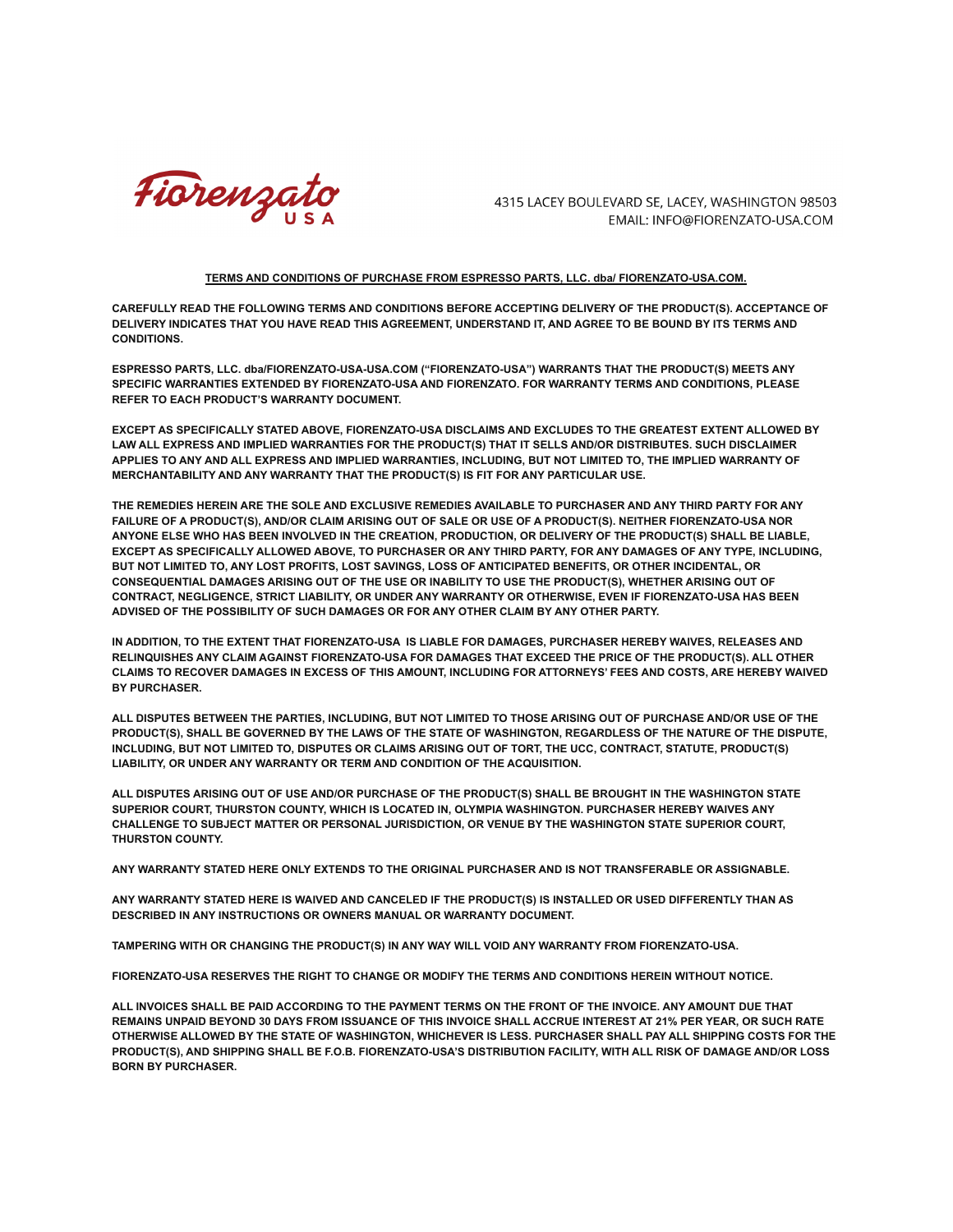ALL DEPOSITS RECEIVED ON THIS ORDER ARE NON-REFUNDABLE. THIS ORDER IS NON-CANCELABLE BY THE BUYER. ANY DEVIATION **FROM THIS POLICY MUST HAVE APPROVAL OF FIORENZATO-USA MANAGEMENT, AND ANY CANCELLATION ACCEPTED SHALL BE** DEEMED TO HAVE DAMAGED FIORENZATO-USA TO THE EXTENT OF, BUT NOT LIMITED TO, THE AMOUNT HELD AS NON-REFUNDABLE DEPOSIT, AND THUS, DEPOSIT SHALL BE FORFEITED, BUYER WILL BE HELD RESPONSIBLE FOR ALL CHARGES INCLUDING, BUT NOT LIMITED TO, ANY AND ALL CHARGES AND ATTORNEY'S FEES THAT MAY ARISE AS A RESULT OF ANY CANCELLATION.

WHERE THERE IS ANY CONFLICT BETWEEN THE TERMS AND CONDITIONS OF THIS INVOICE AND A PURCHASE ORDER. INSTRUCTIONS. **SPECIFICATIONS OR OTHER REPRESENTATIONS BY THE PURCHASER, THE TERMS AND CONDITIONS OF ANY INVOICE SHALL CONTROL. WHEN A CHECK IS PROVIDED AS PAYMENT, THE PURCHASER AUTHORIZES FIORENZATO-USA TO USE THE INFORMATION** FROM THE CHECK TO MAKE A ONE-TIME ELECTRONIC FUND TRANSFER FROM THE PURCHASER'S ACCOUNT OR TO PROCESS THE PAYMENT AS A CHECK TRANSACTION. FUNDS MAY BE WITHDRAWN FROM YOUR ACCOUNT AS SOON AS THE SAME DAY THE CHECK IS RECEIVED AND YOU WILL NOT RECEIVE THE CHECK BACK FROM YOUR FINANCIAL INSTITUTION. IF YOUR PAYMENT IS RETURNED DUE **TO INSUFFICIENT FUNDS, YOU AUTHORIZE FIORENZATO-USA TO MAKE A ONE-TIME ELECTRONIC FUND TRANSFER FROM YOUR ACCOUNT TO COLLECT A FEE AS ALLOWED BY STATE LAW (\$40 IN THE STATE OF WASHINGTON).**

TO THE EXTENT ALLOWED BY LAW, FOR ANY SALE OF PRODUCT(S) THAT IS ON PAYMENT, FIORENZATO-USA SHALL HAVE A PURCHASE MONEY SECURITY INTEREST IN SUCH PRODUCT(S), AND IN ANY PROCEEDS FROM THE SALE OF SUCH PRODUCT(S). **PURCHASER AGREES THAT IT WILL EXECUTE ANY AND ALL DOCUMENTS REQUESTED BY FIORENZATO-USA TO PERFECT SUCH SECURITY INTEREST.**

**THE TERMS AND CONDITIONS SET OUT HEREIN APPLY WITH EQUAL FORCE TO FIORENZATO.**

## **RETURN POLICY AND 100% ORDER ACCURACY GUARANTEE**

FIORENZATO-USA IS PROUD TO OFFER A 100% ACCURACY GUARANTEE. IF FIORENZATO-USA MAKES A MISTAKE ON YOUR ORDER, FIORENZATO-USA WILL PAY 100% OF THE COST TO CORRECT THE MISTAKE, INCLUDING SHIPPING. PLEASE ENSURE THE ACCURACY **OF ALL PURCHASE ORDERS AS ALL ACCURATELY FILLED SALES ARE FINAL.**

**IN ORDER TO QUALIFY FOR THE 100% ACCURACY GUARANTEE, ORDERS MUST BE TRANSMITTED VIA WEBSITE PORTAL ON FIORENZATO-USA.COM OR ESPRESSOPARTS.COM. ORDERS TRANSMITTED VERBALLY ARE ABSOLUTELY FINAL AND DO NOT QUALIFY FOR THE 100% ACCURACY GUARANTEE.**

FIORENZATO-USA'S EXPERT TECHNICIANS WILL WORK DILIGENTLY WITH YOU TO HELP DETERMINE WHICH PARTS YOU MAY NEED TO **ORDER BUT FIORENZATO-USA DOES NOT TAKE RESPONSIBILITY FOR REMOTE DIAGNOSTICS OR ORDERS TRANSMITTED VERBALLY. ALL RECOMMENDATIONS ON PARTS AND PROCEDURES ARE MADE WITHOUT ANY GUARANTEES.**

FIORENZATO-USA HAS THE OPTION TO WAIVE THE FINALITY OF ORDERS FOR WHOLESALE CUSTOMERS ONLY AND WILL ASSESS A **TWENTY-FIVE PERCENT (25%) RESTOCKING FEE ON ALL RETURNED MERCHANDISE PROVIDED THE CUSTOMER ACQUIRES A RETURN MERCHANDISE AUTHORIZATION NUMBER FROM FIORENZATO-USA, AND RETURNS/CANCELS THE MERCHANDISE PREPAID IN NEW** CONDITION WITHIN TWENTY (20) DAYS OF THE ORIGINAL INVOICE. CUSTOMIZED OR SPECIAL ORDER ITEMS MAY NOT BE RETURNED. **RETURNED EQUIPMENT MUST HAVE HAD NO BEANS, NO POWER CONNECTION, AND WHOLESALE CUSTOMER IS RESPONSIBLE FOR RETURN SHIPPING FEES AND LIABLE FOR DAMAGES OR LOST EQUIPMENT.**

## **WARRANTY & CLAIM PROCEDURE**

PROOF OF PURCHASE. PLEASE RETAIN A COPY OF THE ORIGINAL INVOICE AS PROOF OF PURCHASE, IN ORDER FOR THE WARRANTY **GUARANTEE TO BE VALID.**

**ORIGINAL PACKAGING. PLEASE RETAIN ORIGINAL PACKAGING FOR THE DURATION OF THE WARRANTY PERIOD TO ENSURE THE SAFEST SHIPPING, IF NEEDED IN THE CASE OF WARRANTY ISSUES.**

**DEFINITIONS. "COMMERCIAL" MEANS EQUIPMENT INTENDED FOR COMMERCIAL USE AS SPECIFIED BY THE USER MANUAL.**

**WARRANTY COVERAGE:**

- **● 12-MONTH WARRANTY, WE GUARANTEE ALL PRODUCTS AGAINST DEFECTS CAUSED BY FAULTY WORKMANSHIP AND MATERIALS FOR TWELVE MONTHS OF COMMERCIAL USE FROM THE DATE OF PURCHASE.**
- **● DURING THE GUARANTEE PERIOD FIORENZATO-USA WILL REPAIR OR REPLACE ANY DEFECTIVE PRODUCT, AT THE DISCRETION OF FIORENZATO-USA. FIORENZATO-USA WILL COVER SHIPPING COSTS, PARTS, AND LABOR FOR WARRANTY REPLACEMENT ISSUES, FOR THE DURATION OF THE COVERAGE FOR RETAIL CUSTOMERS.**
- **● WHOLESALE CUSTOMERS MUST ADHERE TO THE RETAILER & WHOLESALE CUSTOMER GUIDELINES. WHOLESALE CUSTOMERS ARE RESPONSIBLE FOR DIRECT EQUIPMENT WARRANTY CLAIMS. IF YOU PURCHASED AN FIORENZATO-USA MACHINE WITH AN AUTHORIZED WHOLESALE CUSTOMER PLEASE CONTACT THEM DIRECTLY TO INITIATE YOUR WARRANTY CLAIM.**